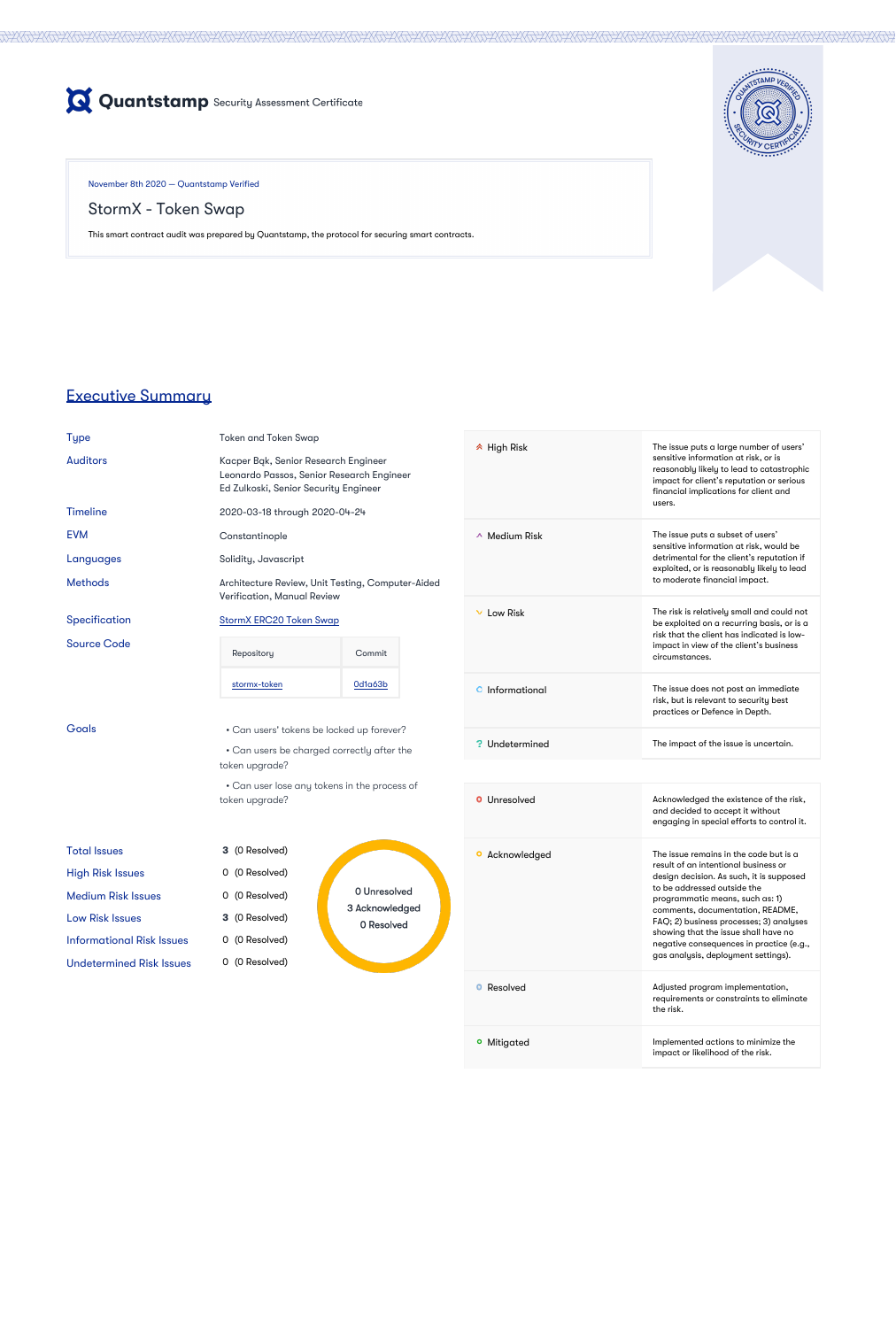# Summary of Findings

Generally, the code is well written, well documented, and well tested. We communicated several issue and recommendations to the development team, provided ideas for improvements. Update: as of commit 813acda and 8177534 our main concerns are addressed.

| ID    | <b>Description</b>                                                                               | Severity   | <b>Status</b> |
|-------|--------------------------------------------------------------------------------------------------|------------|---------------|
| OSP-1 | <b>Centralization of Power</b>                                                                   | $V$ Low    | Acknowledged  |
| OSP-2 | Transaction order dependencies between setChargeFee() and functions v Low<br>that read chargeFee |            | Acknowledged  |
| QSP-3 | <b>Allowance Double-Spend Exploit</b>                                                            | $\vee$ Low | Acknowledged  |

# Quantstamp Audit Breakdown

Quantstamp's objective was to evaluate the repository for security-related issues, code quality, and adherence to specification and best practices.

Possible issues we looked for included (but are not limited to):

- Transaction-ordering dependence
- Timestamp dependence
- Mishandled exceptions and call stack limits
- Unsafe external calls
- Integer overflow / underflow
- Number rounding errors
- Reentrancy and cross-function vulnerabilities
- Denial of service / logical oversights
- Access control
- Centralization of power
- Business logic contradicting the specification
- Code clones, functionality duplication
- Gas usage
- Arbitrary token minting

### Methodology

The Quantstamp auditing process follows a routine series of steps:

- [SolidityCoverage](https://github.com/sc-forks/solidity-coverage) v0.5.8
- [Mythril](https://github.com/ConsenSys/mythril) v0.2.7
- [Slither](https://github.com/crytic/slither) v0.6.6

- 1. Installed the solidity-coverage tool (within the project's root directory): npm install --save-dev solidity-coverage
- 2. Ran the coverage tool from the project's root directory: ./node\_modules/.bin/solidity-coverage
- 3. Installed the Mythril tool from Pypi: pip3 install mythril
- 4. Ran the Mythril tool on each contract: myth -x path/to/contract
- 5. Installed the Slither tool: pip install slither-analyzer
- 6. Run Slither from the project directory: slither .s
- 1. Code review that includes the following
	- i. Review of the specifications, sources, and instructions provided to Quantstamp to make sure we understand the size, scope, and functionality of the smart contract.
	- ii. Manual review of code, which is the process of reading source code line-by-line in an attempt to identify potential vulnerabilities.
	- iii. Comparison to specification, which is the process of checking whether the code does what the specifications, sources, and instructions provided to Quantstamp describe.
- 2. Testing and automated analysis that includes the following:
	- i. Test coverage analysis, which is the process of determining whether the test cases are actually covering the code and how much code is exercised when we run those test cases.
	- ii. Symbolic execution, which is analyzing a program to determine what inputs cause each part of a program to execute.
- 3. Best practices review, which is a review of the smart contracts to improve efficiency, effectiveness, clarify, maintainability, security, and control based on the established industry and academic practices, recommendations, and research.
- 4. Specific, itemized, and actionable recommendations to help you take steps to secure your smart contracts.

### Toolset

The notes below outline the setup and steps performed in the process of this audit.

#### Setup

Tool Setup:

Steps taken to run the tools: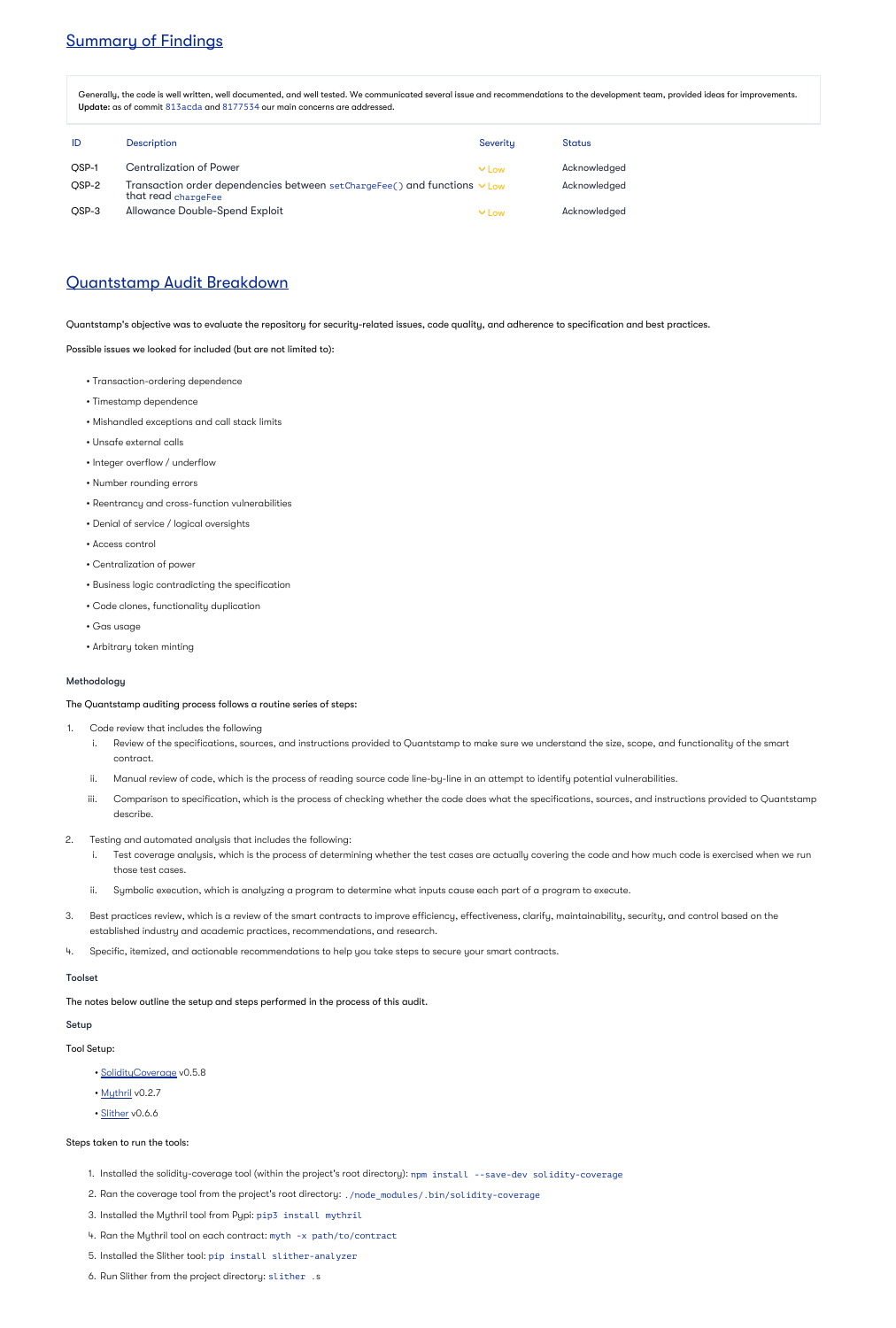# **Findings**

### QSP-1 Centralization of Power

### Severity: *Low Risk*

Status: Acknowledged

### File(s) affected: StormXGSNRecipient.sol

**Description:** Smart contracts will often have owner variables to designate the person with special privileges to make modifications to the smart contract. However, this centralization of power needs to be made clear to the users, especially depending on the level of privilege the contract allows to the owner. In this project, centralization of power has the form of the owner being able to set fees associated with the GSN network, and to close the migration after the time window enforced by the smart contract elapses. The owner does not have any privileges to confiscate users' tokens.

 $\sf{Description:}$  There exists transaction order dependencies between  $\verb|setChangeFe()|$  and functions that read  $\verb|chargeFee|.$  If  $\verb|chargeFee$  increases, it may result in rejecting a user's metatransaction.

Recommendation: The centralization of power is documented and explained to users.

**Exploit Scenario:** For example, assume that chargeFee = 1. If a user knows that and they have exactly enough tokens to cover the chargeFee , they can submit the meta-transaction to the relayer and it will get executed. If after submitting the transaction to the relayer (but before it gets submitted to the contract), the owner changes <code>chargeFee</code> to 2 and then the transaction gets executed, it will fail.

### QSP-2 Transaction order dependencies between setChargeFee() and functions that read chargeFee

### Severity: *Low Risk*

### Status: Acknowledged

File(s) affected: StormXGSNRecipient.sol

Recommendation: We do not have a recommendation. TOD issues are typically benign yet difficult to fix.

### QSP-3 Allowance Double-Spend Exploit

 $\sf Recommendation:$  Pending community agreement on an ERC standard that would protect against this exploit, we recommend that developers of applications dependent on  $\sf{approve}()$  / <code>transferFrom()</code> should keep in mind that they have to set allowance to 0 first and verify if it was used before setting the new value. Teams who decide to wait for such a standard should make these recommendations to app developers who work with their token contract.

### Severity: *Low Risk*

Status: Acknowledged

File(s) affected: StormXToken.sol

Description: As it presently is constructed, the contract is vulnerable to the [allowance double-spend exploit,](https://github.com/OpenZeppelin/openzeppelin-solidity/blob/b4f87bb8fc25fb07f73099701e39e167a3d36465/contracts/token/ERC20/ERC20.sol#L71-L78) as with other ERC20 tokens.

### Exploit Scenario:

- 1. Alice allows Bob to transfer N amount of Alice's tokens (N>0) by calling the approve( ) method on Token smart contract (passing Bob's address and N as method arguments)
- 2. After some time, Alice decides to change from N to M (M>0) the number of Alice's tokens Bob is allowed to transfer, so she calls the approve( ) method again, this time passing Bob's address and M as method arguments
- 3. Bob notices Alice's second transaction before it was mined and quickly sends another transaction that calls the  $\verb|transferFrom()|$  method to transfer N Alice's tokens somewhere
- 4. If Bob's transaction will be executed before Alice's transaction, then Bob will successfully transfer N Alice's tokens and will gain an ability to transfer another M tokens
- 5. Before Alice notices any irregularities, Bob calls transferFrom() method again, this time to transfer M Alice's tokens. The exploit (as described above) is mitigated through use of functions that increase/decrease the allowance relative to its current value, such as <code>increaseAllowance</code> and <code>decreaseAllowance.</code>

[If the user does not have enough unlocked token balance and is calling the function convert(uint256 amount), this contract accepts the GSN relayed call] **and** [charges *users only if they will have enough unlocked new token balance after convert(uint256 amount) is executed, i.e. amount >= chargeFee].*

### Adherence to Specification

• It is unclear whether unlockedBalanceOf() should return O instead of reverting if lockedBalanceOf[account] > balanceOf(account).

# Code Documentation

• In StormXToken.sol, what is the point of enabling/disabling transfers()?

• The following requirement in the README.md may be unclear to some readers:

*If the user does not have enough unlocked token balance and is calling the function convert(uint256 amount), this contract accepts the GSN relayed call and charges users only if they will have enough unlocked new token balance after convert(uint256 amount) is executed, i.e. amount >= chargeFee.*

For example, it could be parsed like this:

although the following is implemented: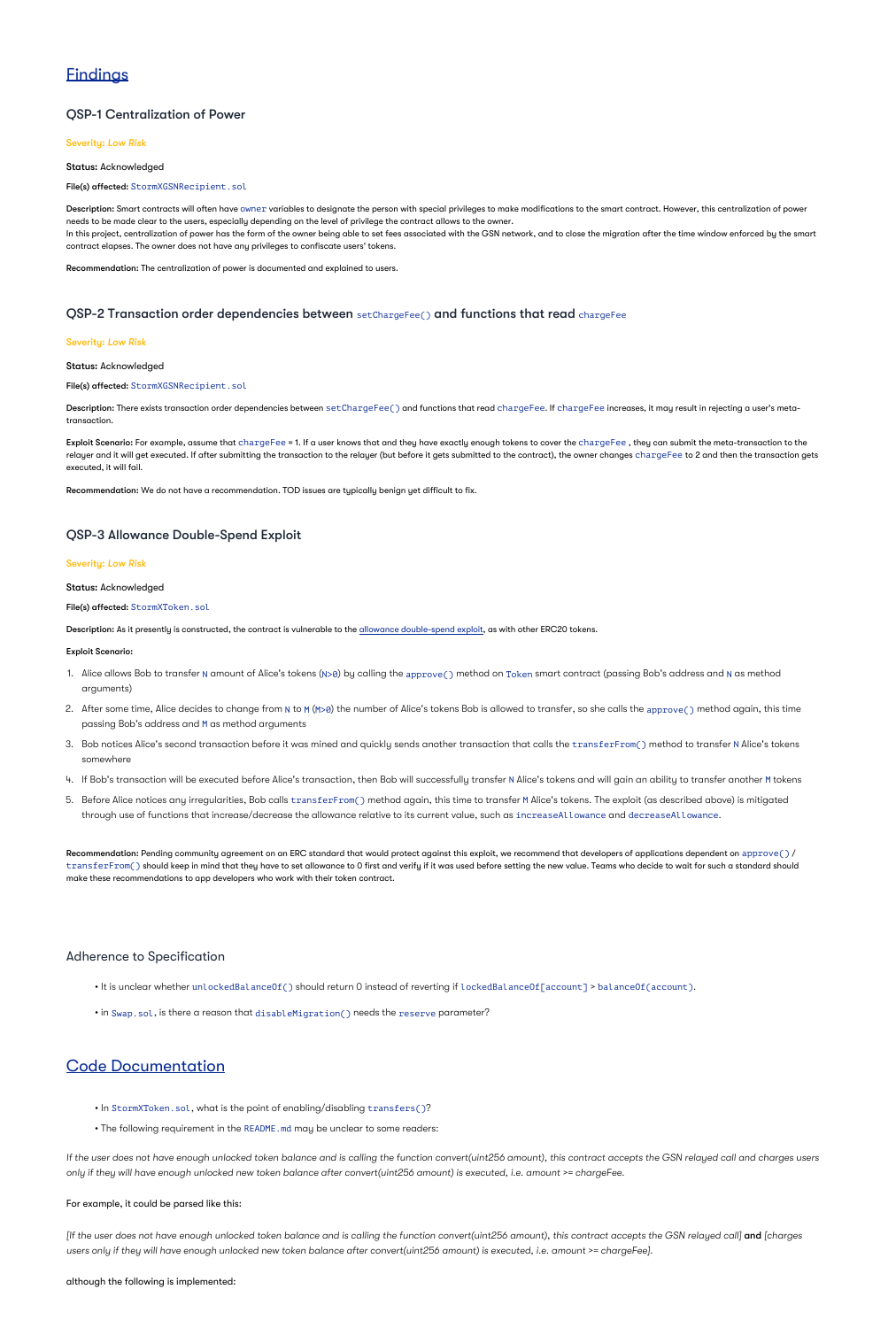users] **only if** [they will have enough unlocked new token balance after convert(uint256 amount) is executed, i.e. amount >= chargeFee]. **Update: resolved.** *[If the user does not have enough unlocked token balance and is calling the function convert(uint256 amount), this contract accepts the GSN relayed call and charges*

• `README.md states that:

We recommend to explicitly state the names of those functions that you refer to when when stating aforementioned functions**.** As the new contract (the one developed by Quanstamp) does have a mint function, such a clarification is required to give a clear understanding.

*The token contract includes features for privileged access that allow StormX to mint new tokens for and remove tokens from arbitrary accounts. The StormX team sought to develop a new ERC20 token smart contract that will not include the aforementioned functions.*

ln StormXToken.sol#L75 **the following this comment is confusing:** @param account address of the user this function queries unlocked balance for**. We recommend** improving the comment.

In StormXToken.sol#L150 **the following comment is confusing:** @param recipients an array of address of the recipient**. Probably meant** an array of recipient addresses. We recommend improving the comment. Update: resolved.

•

README.md: GSN acronym is used, but not defined. When first using the GSN acronym, write what it means => "Gas Station Network". Update: resolved.

In StormXGSNRecipient.sol: the constructor and acceptRelayedCall lack documentation. We recommend adding documentation. At the very least, all external and public functions should be documented**. Update:** resolved**.** 

In StormXToken.sol#40 **the following comment is confusing:** @param reserve address of the StormX's reserve that receives". W**e recommend improving the comment.** Update: resolved.

•

• in StormXGSNRecipient.sol, convert() is only relevant to the Swap contract. StormXToken, however, inherits from StormXGSNRecipient. If you want both contracts to reuse the code, please document the use case.

• in StormXGSNRecipient . sol#58, instead of defining INSUFFICIENT\_BALANCE, we recommend reusing GSNRecipient . RELAYED\_CALL\_REJECTED, particularly since the else clause is not related to the balance.

•

•

 $\bullet$  in StormXToken.sol and StormXGSNRecipient.sol some functions always return true. Consequently, the return value has no semantics, as no exception is ever going to happen (otherwise, a false value could be returned). enabl eTransfers() is an example of such a function. We recommend for functions that only return true and are not part of the ERC-20 standard to return nothing.

 $\bullet$  in StormXToken.sol the functions addGSNRecipient() and deleteGSNRecipient() do not check if recipient is different from 0x0. We recommend adding require() statements to check if recipient is different from 0x0. **Update:** resolved.

 $\bullet$  in StormXToken.sol, the mint() function uses the onlyMinter modifier, but later restricts that sender must be equal to the swap address. Two scenarios are possible here: (a) if the sender must be equal to the swap address, then the onl yMinter modifier is unnecessary; (b) on the other hand, if only added minters can call such a function, then the require statement checking equality against the swap address is not needed. Choose what scenario applies and change the code accordingly. **Update:** resolved.

•

## **Test Results**

## Adherence to Best Practices

• in StormXGSNRecipient.sol#48, we recommend defining a constant for selector to save gas

• Swap.sol still references mock/OldStormXToken. We recommend declaring an interface to import instead.

• in Swap.sol#17, "supporing" should be "supporting". Update: resolved.

• in StormXToken the constructor could re-use addGSNRecipient(). Update: resolved (function removed).

• in StormXToken, in transfers(), the parameter recipients shadows the state variable of the same name. Update: resolved.

• in StormXToken. sol there is a lot of trailing space throughout the file. We recommend remove any trailing space. Update: resolved.

#### Test Suite Results

Contract: StormX token GSN rewarding feature test ✓ owner and only owner can assign reward role via GSN test (675ms) ✓ owner and rewardRole can reward users via GSN success test (880ms) ✓ users cannot invoke reward() test (86ms) ✓ revert when invalid parameter provided in reward() test (109ms)  $\checkmark$  revert when not enough tokens to reward users test (136ms) ✓ revert when input lenghts do not match in rewards() via GSN test (134ms) ✓ owner and rewardRole can reward users in batch via GSN success test (989ms) ✓ rewarding in batch via GSN fails if not enough balance of caller test (183ms) ✓ setAutoStaking via GSN success test (555ms) ✓ rewarded tokens will not be staked if auto-staking feature is disabled test (889ms) Contract: StormX token staking feature GSN test ✓ GSN lock fails if not enough unlocked balance of user test (252ms) ✓ GSN lock success test (346ms) ✓ GSN unlock fails if not enough locked balance of user test (347ms) ✓ GSN unlock succeeds if enough unlocked balance of user after transaction test (1088ms) ✓ GSN unlock fails if not enough unlocked balance of user after transaction test (592ms) ✓ GSN unlock success test (573ms) Contract: StormX token GSN test ✓ GSN call fails if not enough balance of user test (209ms) ✓ GSN transfer fails if not enough balance after being charged test -- case1 (298ms) ✓ GSN transfer fails if not enough balance after being charged test -- case2 (126ms) ✓ GSN transfer success test (283ms) ✓ GSN transferFrom fails if not enough balance to be transferred test (308ms) ✓ GSN transferFrom fails if not enough balance to be charged test (425ms) ✓ GSN transferFrom success only with enough allowance test (634ms) ✓ GSN transfers success test (423ms)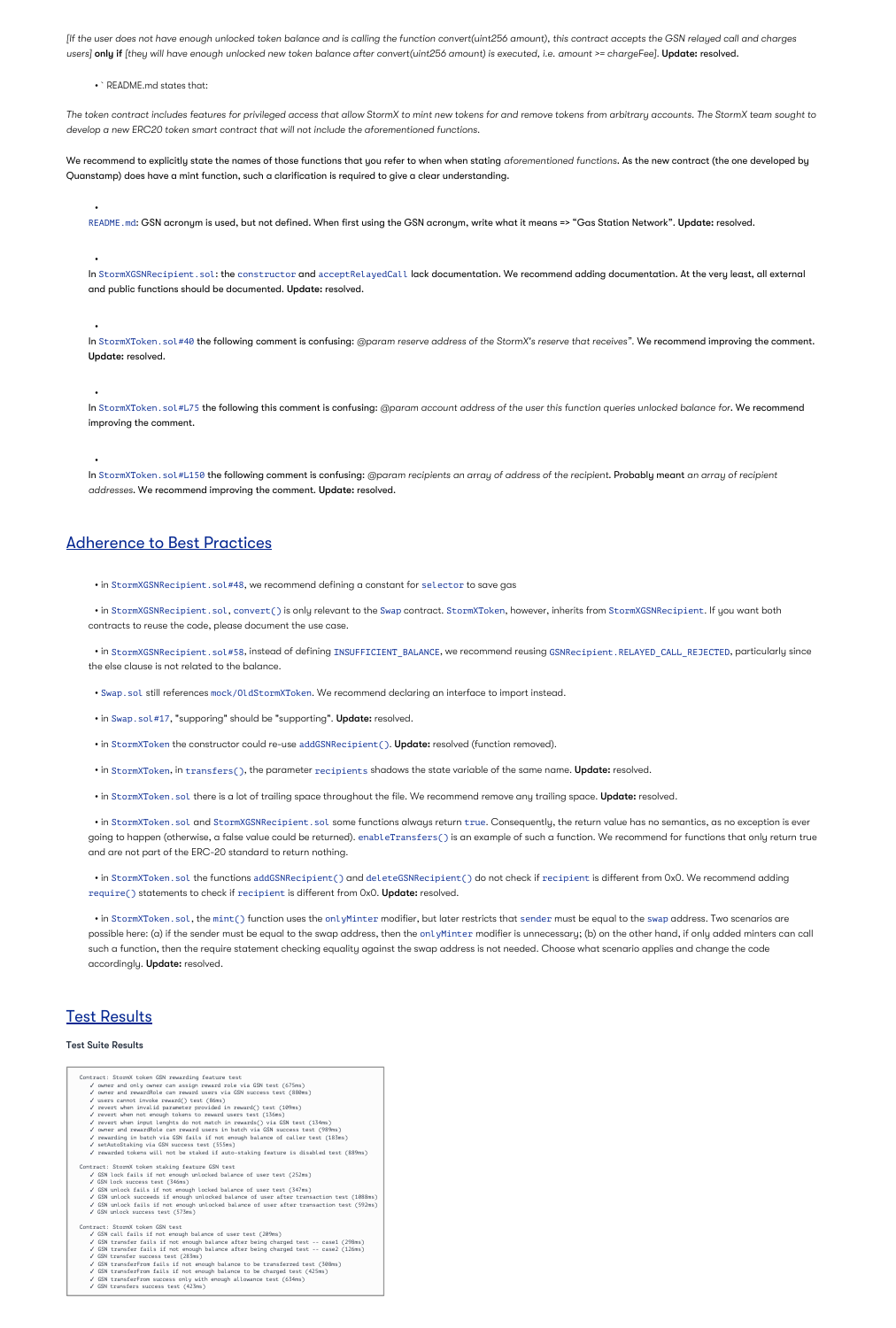✓ GSN transfers fails if input lengths do not match in transfers test (94ms) ✓ GSN transfers fails if any transfer fails test (125ms) ✓ owner and only owner can enable/disable GSN transfers via GSN test (1147ms) ✓ GSN transferFrom success if enough token balance after transaction test (1100ms) ✓ owner and only owner can set GSN charge test (451ms) ✓ reverts if invalid parameter provided in set stormx reserve address test (98ms) ✓ owner and only owner can set stormx reserve address test (1021ms) Contract: StormX token rewarding test ✓ owner and only owner can assign reward role test (88ms) ✓ owner and rewardRole can reward users success test (285ms) ✓ revert when invalid parameter provided in reward() test (60ms) ✓ revert when not enough tokens to reward users test (65ms) ✓ users cannot invoke reward() test ✓ revert when input lenghts do not match in rewards() test ✓ owner and rewardRole can reward users in batch success test (393ms) ✓ rewarding in batch fails if not enough balance of caller test (158ms) ✓ setAutoStaking success test (121ms) ✓ rewarded tokens will not be staked if auto-staking feature is disabled test (352ms) Contract: StormX token test ✓ name test ✓ symbol test ✓ decimals test ✓ initialize success test (106ms) ✓ revert if initialize not called by owner test (82ms) ✓ revert if initialize twice test (120ms) ✓ revert if invalid parameters provided in initialize test (101ms) ✓ revert if invalid parameters provided in constructor test (47ms) ✓ revert if not authorized to mint test ✓ revert if calling mint before initialization test (83ms) ✓ owner and only owner can set stormX reserve (94ms) ✓ revert when invalid address provided in set stormX reserve ✓ read locked balance of user success test (77ms) ✓ read unlocked balance of user success test (70ms) ✓ transfer reverts if not enough unlocked token test (102ms) ✓ transfer success test (186ms) ✓ transferFrom reverts if not enough unlocked token test (122ms) ✓ transferFrom success test (249ms) ✓ lock reverts if no enough unlocked token test (102ms) ✓ lock success test (176ms) ✓ unlock reverts if no enough locked token test (103ms) ✓ unlock success test (218ms) ✓ revert if input lengths do not match in transfers test ✓ revert if transfers not available test (60ms) ✓ revert if any transfer fails test ✓ transfers success test (84ms) ✓ owner and only owner can enable/disable transfers test (456ms) Contract: StormX token swap test ✓ revert if invalid parameters provided in constructor test (125ms) ✓ revert if initialize twice test ✓ revert if ownership is not transferred before initialize test (74ms) ✓ initialize success test (224ms) ✓ revert if transferring ownership without holding the ownership test (90ms) ✓ revert if transferring ownership not called by owner test (184ms) ✓ swap contract owner transfers ownership success test (244ms) ✓ revert if not enough balance in token swap test ✓ token swap reverts when it is not available test (74ms) ✓ token swap success test (95ms)

- ✓ owner and only owner can close token migration after specified time period test (307ms)
- ✓ revert if invalid reserve address is provided in disableMigration test
- ✓ revert if closing token migration when token swap is not open test (535ms)

#### Contract: Token swap GSN test

- ✓ revert if initialize is called twice (83ms)
- ✓ revert if transferring old token ownership without holding the ownership test (375ms)
- ✓ transfer old token ownership fails if not enough token balance test (174ms)
- ✓ owner and only owner can transfer old token ownership test (377ms)
- ✓ convert via GSN call fails if not enough old token balance of user test (93ms)
- ✓ convert via GSN call fails if not enough unlocked new token balance of user even after conversion test (174ms)
- ✓ convert via GSN call succeeds with charging if have enough unlocked new token balance after conversion test (1283ms)
- ✓ convert via GSN call success test (668ms)
- ✓ revert if disabling token swap too early via GSN call test (82ms)
- ✓ revert if invalid parameters provided in disabling token swap via GSN call test (81ms)
- ✓ owner and only owner can disable token swap via GSN call success test (446ms)
- ✓ owner and only owner can set GSN charge test (491ms)
- ✓ reverts if invalid parameter provided in set stormx reserve address test (76ms)
- ✓ owner and only owner can set stormx reserve address test (1191ms)

95 passing (1m)

# Code Coverage

The contracts feature excellent test coverage.

| <b>File</b>            | % Stmts | % Branch | % Funcs | % Lines | <b>Uncovered Lines</b> |
|------------------------|---------|----------|---------|---------|------------------------|
| contracts/             | 100     | 94.59    | 100     | 100     |                        |
| StormXGSNRecipient.sol | 100     | 80       | 100     | 100     |                        |
| StormXToken.sol        | 100     | 100      | 100     | 100     |                        |
| Swap.sol               | 100     | 100      | 100     | 100     |                        |
| All files              | 100     | 94.59    | 100     | 100     |                        |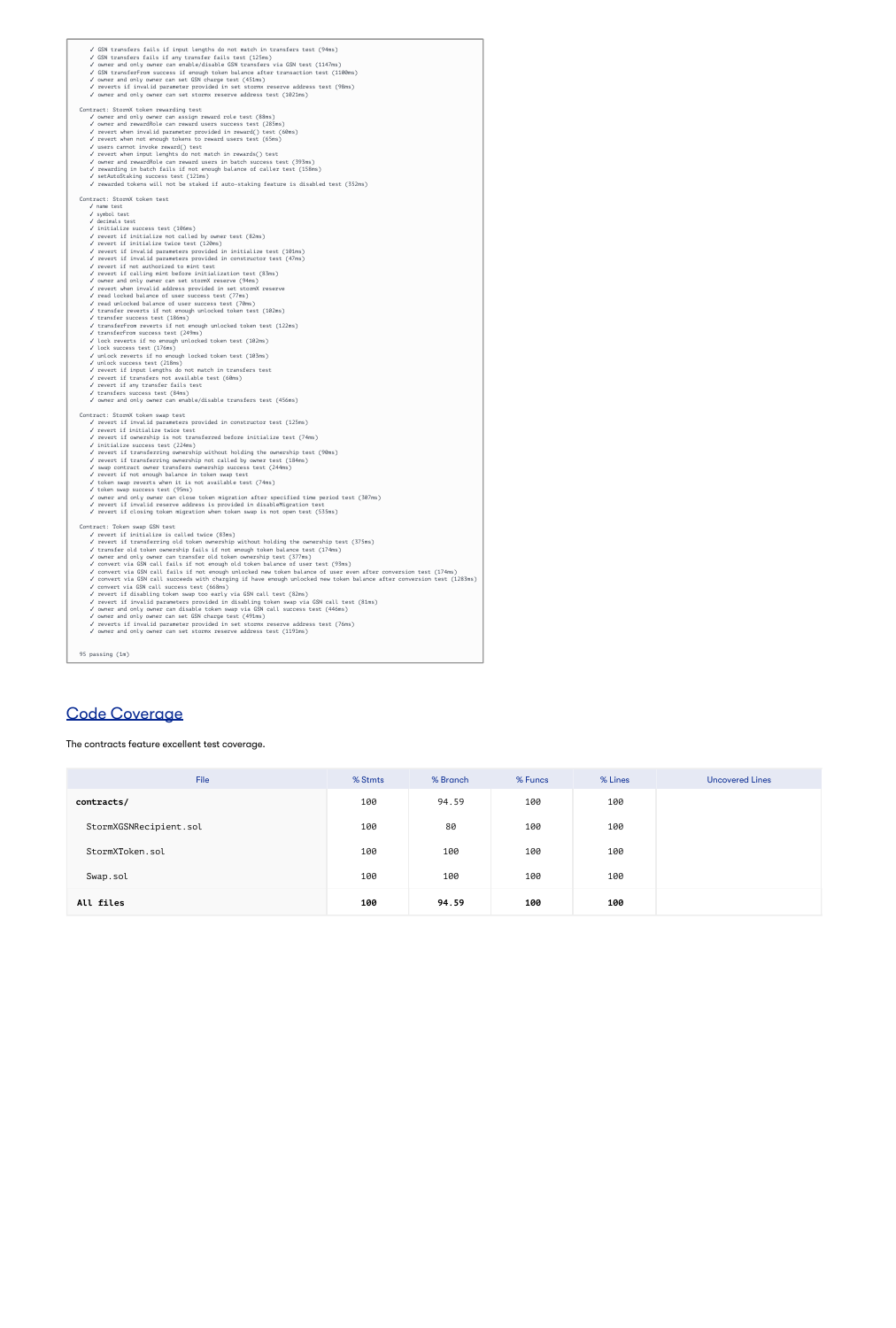# Appendix

### File Signatures

The following are the SHA-256 hashes of the reviewed files. A file with a different SHA-256 hash has been modified, intentionally or otherwise, after the security review. You are cautioned that a different SHA-256 hash could be (but is not necessarily) an indication of a changed condition or potential vulnerability that was not within the scope of the review.

#### **Contracts**

d87b00c4d1e25e004e3134a39901952d93771572a7d84f32bc1f8ffd5e3763c4 ./contracts/Migrations.sol 4702c6256cc84d644e5fec90da1fe0ed8a0ce19af660c2c4ce6f801989a9cb40 ./contracts/StormXToken.sol 5654854ee811cfcb1e5dcefd9b890f9b4ae1266fa0a8b8b0cc89cb604128cb3d ./contracts/Swap.sol 7029552776a09d30eb61f4d43ad438132856c97bdfd7010fb826912afd01f69d ./contracts/StormXGSNRecipient.sol

#### **Tests**

7f2e9842aa84dfb0ca2281ece03aa7e2d790a0bcd998dd5c86fa65d5d70886e2 ./test/Constants.js bfd4054b1dd343f44d2ff81b0518d2aa89538b7fefccd7cea86ef2836495d535 ./test/StormXGSNRewarding.test.js aa33128cdddcf6f5e9bd37fc66de07291dc8f14fd7e5f8538bbe842b6e3d8079 ./test/SwapGSNTest.test.js 01f294402df68eb4b92a88abb8135af0cb6d975ba7b2530157ecc4fa46bce5b8 ./test/StormXToken.test.js ea82665a191090df0175fa2f101ecad7b5d1eb47a45d8cd1325b8dc80e629e8e ./test/Swap.test.js 00b7da24c0eafcfbcf69fb151d89e59bfe8ae25477d0490928aa211ee3cc1529 ./test/StormXRewarding.test.js 5bce96cdbe7aae1a069e81491df59c0d0320e7b09aeee8a939fc76affe297131 ./test/Utils.js 1565921b89d01ce27757ec34fca42808d764f5710c57c97c79eca8fbe4b6db9d ./test/StormXGSNStaking.test.js

# **Changelog**

- 2020-03-24 Initial report
- 2020-03-25 Revised report based on commit eb3be3c
- 2020-03-26 Revised report based on commit 813acda
- 2020-04-24 Revised report based on commit 8177534